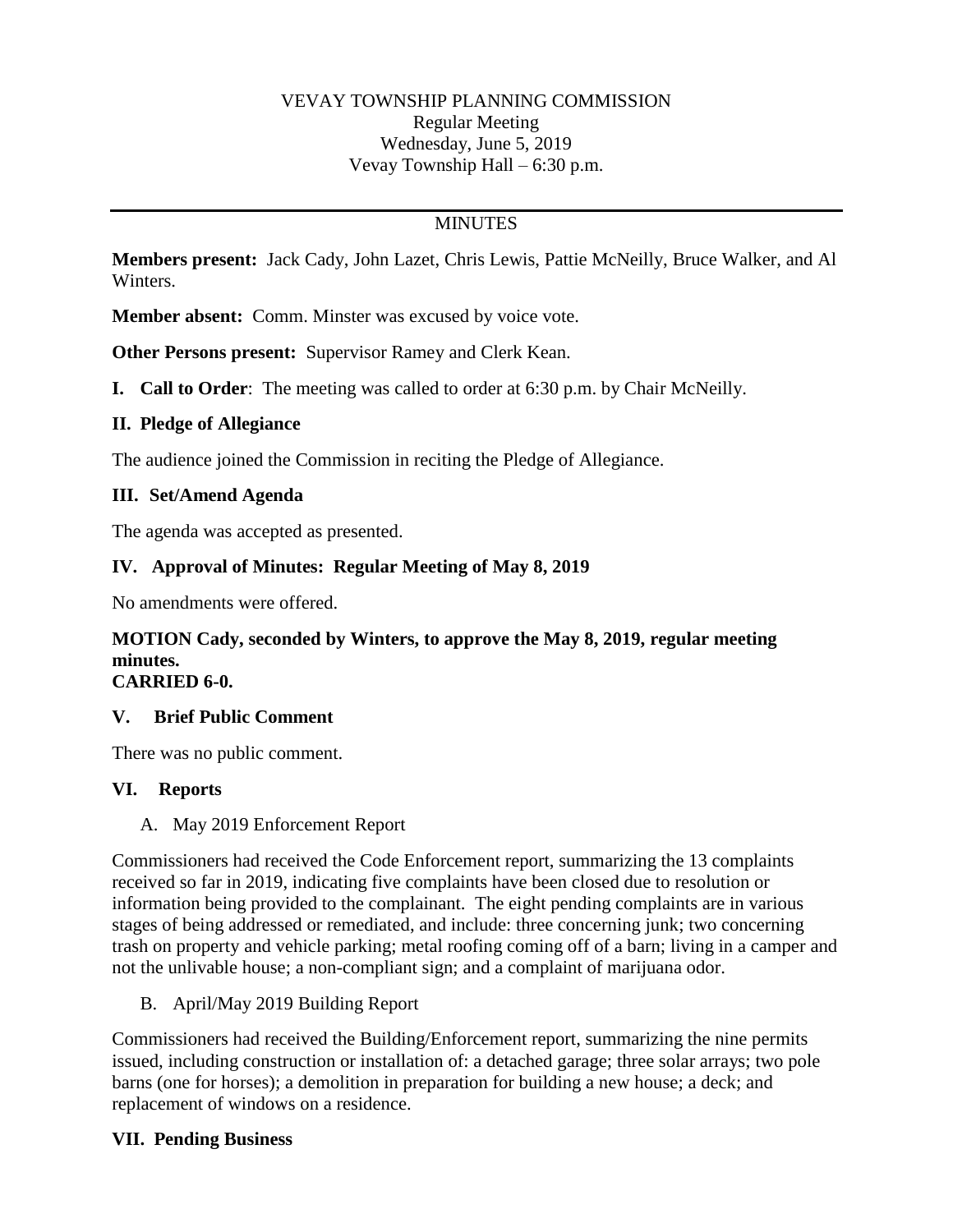1. Site Plan Review Request for a Pole Barn from Elhorn Engineering @ 889 Eden Road

Todd Luks and Stan Chubb were present on behalf of Elhorn Engineering.

Commission – explained the three needed changes on the site plan as noted in the May 8, 2019, minutes: listing the acreage of each proposed use, changing the height of the proposed building from 32 feet to 22.5 feet, and including the location of the septic tank/field.

Commission – discussed the non-conformity issue with section 3.09, Accessory Buildings and Structures. In subparagraph D-1(b), the building is required to be 400 feet from the residence on the front lot. The Commission cannot waive this requirement.

Elhorn Engineering - There is no other location on the property to construct the building due to existing use (loading area/maneuvering room for semi-trucks) and unbuildable wet land. On the buildable south side, the lot line itself is just over 400 feet, leaving no feasible space to construct a usable building.

Commission – had discussion on the 4,608 square footage of the proposed building as being over the allowed 3,200 square foot footprint limitation of Section 3.09 (E). Again, the Commission cannot waive this Ordinance requirement.

Legal Counsel noted that if the site plan is not approved, the applicant could go to the Zoning Board of Appeals for a variance on the location of the building, as outlined in Section 18.04. They could also request a variance on the square footage.

The Commission conducted a full review of the site plan on May 8, 2019, as noted in the minutes for that meeting, which determinations are incorporated by reference into tonight's decision. Based on that review, the applicant's three technical changes made tonight to fully comply with the site plan requirements as noted above, and predicated on the applicant being aware they would need the ZBA to grant variances to the proposal in order to continue the project as proposed:

#### **MOTION Winters, seconded by Walker, that the site plan as amended June 5, 2019, be conditionally approved as it meets the requirements of Chapters 14 and 15, contingent upon the Zoning Board of Appeals granting the dimensional variance for structural placement of the building on the amended site plan. CARRIED 6-0.**

It was noted to the applicant that the proposed square footage would also need a variance from the ZBA. Otherwise, the building could only be up to 3,200 square foot.

2. Revised Draft Gravel Mining Ordinance

Commission – asked legal counsel to:

- Change the reference to the DEQ on page 5, (p.) as the state department has been reorganized as the Department of Environment, Great Lakes, and Energy (EGLE).
- Remove "blasting" from the definition of "Extractive" or "mining" or "operations" on page 2, letter "E.".
- Capitalize "Trustees" on page 8, the fifth line down under "B.".